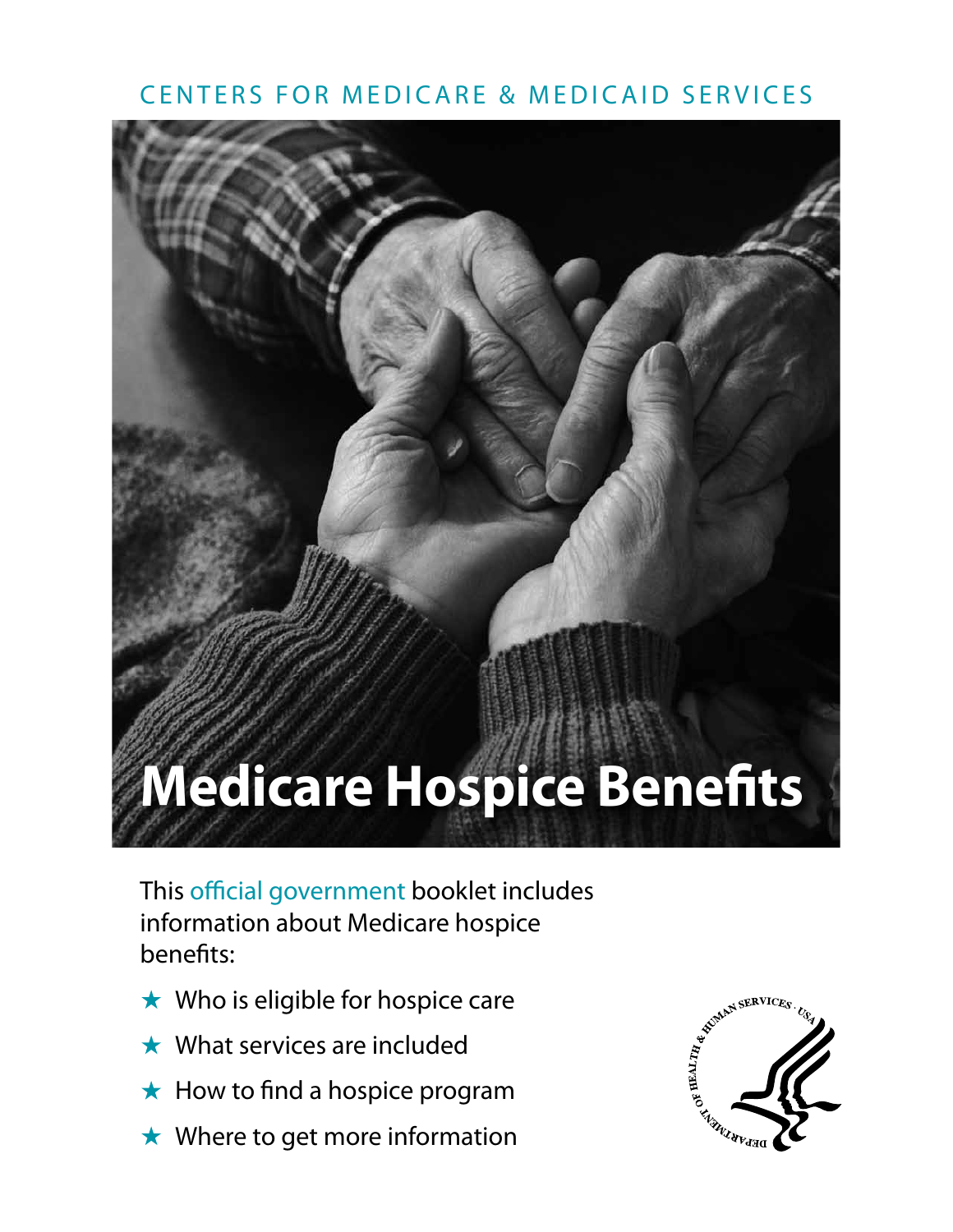# **Welcome**

Choosing hospice care is a difficult decision. The information in this booklet and the support given by a doctor and trained hospice care team can help you choose the most appropriate health care options for someone who is terminally ill.

Whenever possible, include the person who may need hospice care in all health care decisions.



*"Medicare Hospice Benefits" isn't a legal document. Official Medicare Program legal guidance is contained in the relevant statutes, regulations, and rulings.* 

The information in this booklet was correct when it was printed. Changes may occur after printing. Visit <www.medicare.gov>, or call 1-800-MEDICARE (1-800-633-4227) to get the most current information. TTY users should call 1-877-486-2048.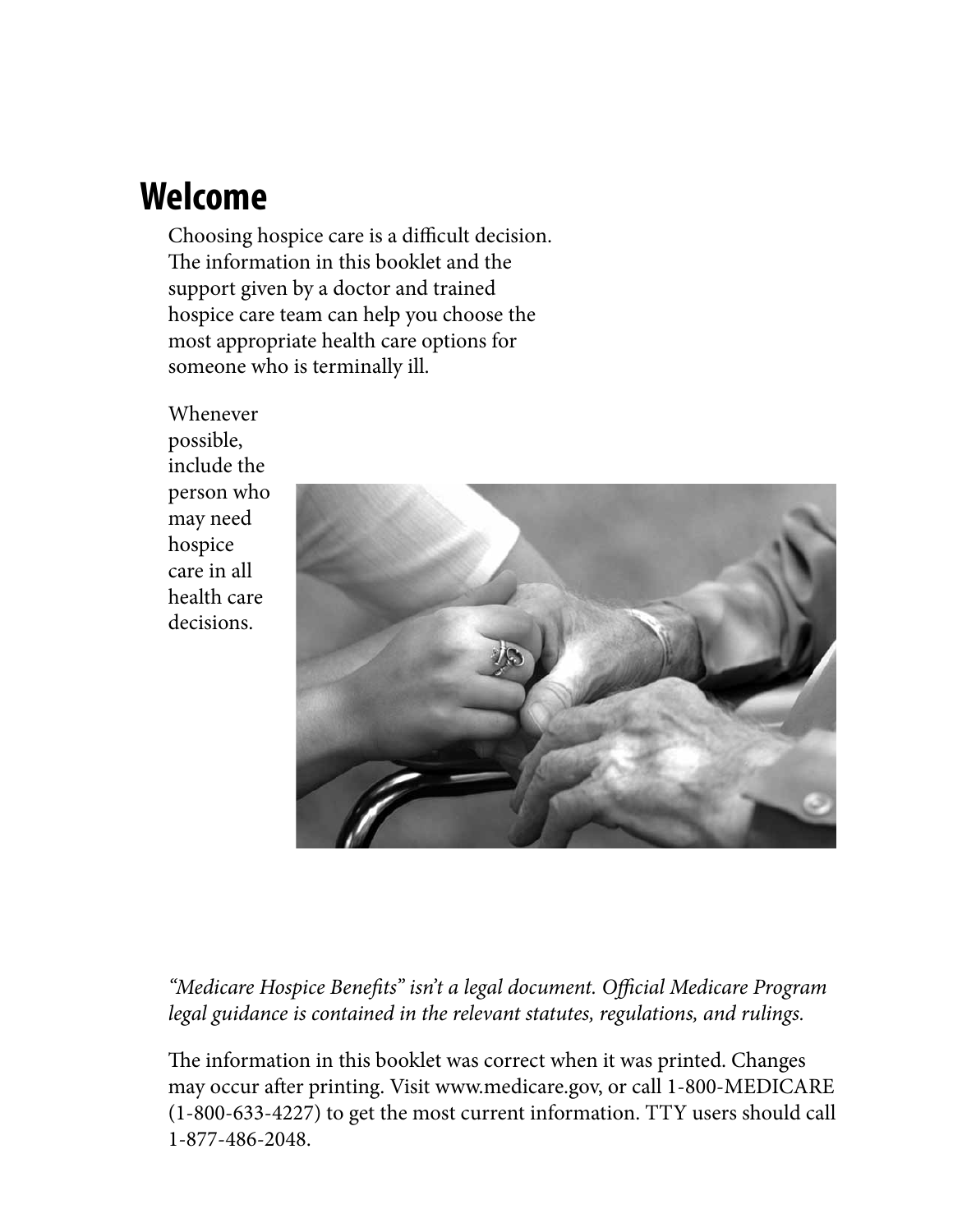# **Table of Contents**

| What Medicare covers $\dots \dots \dots \dots \dots \dots \dots \dots \dots \dots \dots$      |
|-----------------------------------------------------------------------------------------------|
|                                                                                               |
|                                                                                               |
| Hospice care if you're in a Medicare Advantage Plan                                           |
|                                                                                               |
| Care for a condition other than your terminal illness 9                                       |
| <b>Information about Medicare Supplement Insurance (Medigap) policies</b> 9                   |
|                                                                                               |
|                                                                                               |
|                                                                                               |
|                                                                                               |
| Finding a hospice program $\ldots \ldots \ldots \ldots \ldots \ldots \ldots \ldots \ldots 11$ |
|                                                                                               |
|                                                                                               |
|                                                                                               |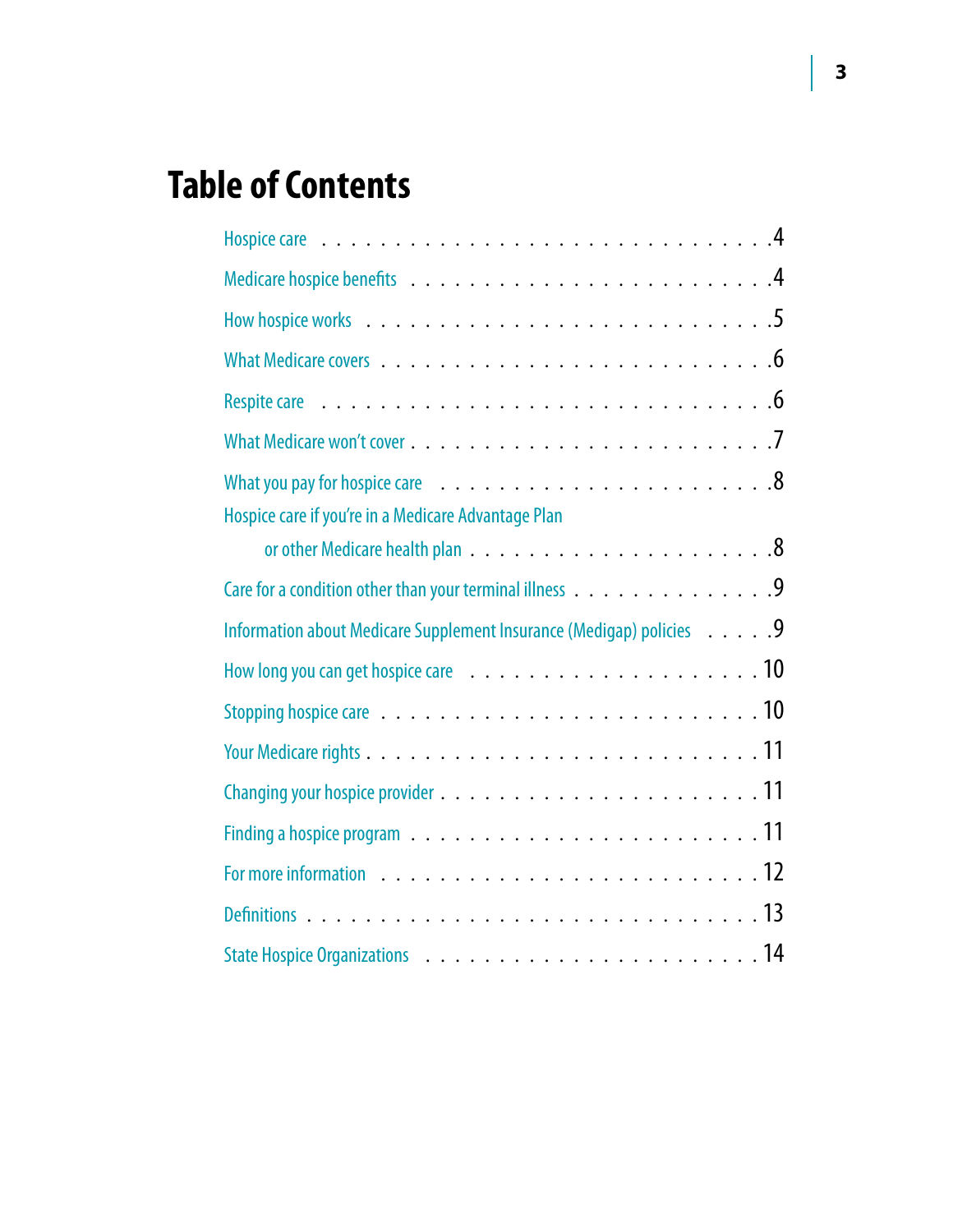#### <span id="page-3-0"></span>**Hospice care**

Hospice is a program of care and support for people who are terminally ill. Here are some important facts about hospice:

- Hospice helps people who are terminally ill live comfortably.
- The focus is on comfort, not on curing an illness.
- A specially trained team of professionals and caregivers provide care for the "whole person," including his or her physical, emotional, social, and spiritual needs.
- Services may include physical care, counseling, drugs, equipment, and supplies for the terminal illness and related condition(s).
- Care is generally provided in the home.
- Hospice isn't only for people with cancer.
- Family caregivers can get support.

# **Medicare hospice benefits**

You can get Medicare hospice benefits when you meet **all** of the following conditions:

- You're eligible for Medicare Part A (Hospital Insurance).
- Your doctor and the hospice medical director certify that you're terminally ill and have 6 months or less to live if your illness runs its normal course.
- You sign a statement choosing hospice care instead of other Medicare-covered benefits to treat your terminal illness. (Medicare will still pay for covered benefits for any health problems that aren't related to your terminal illness.)
- You get care from a Medicare-approved hospice program.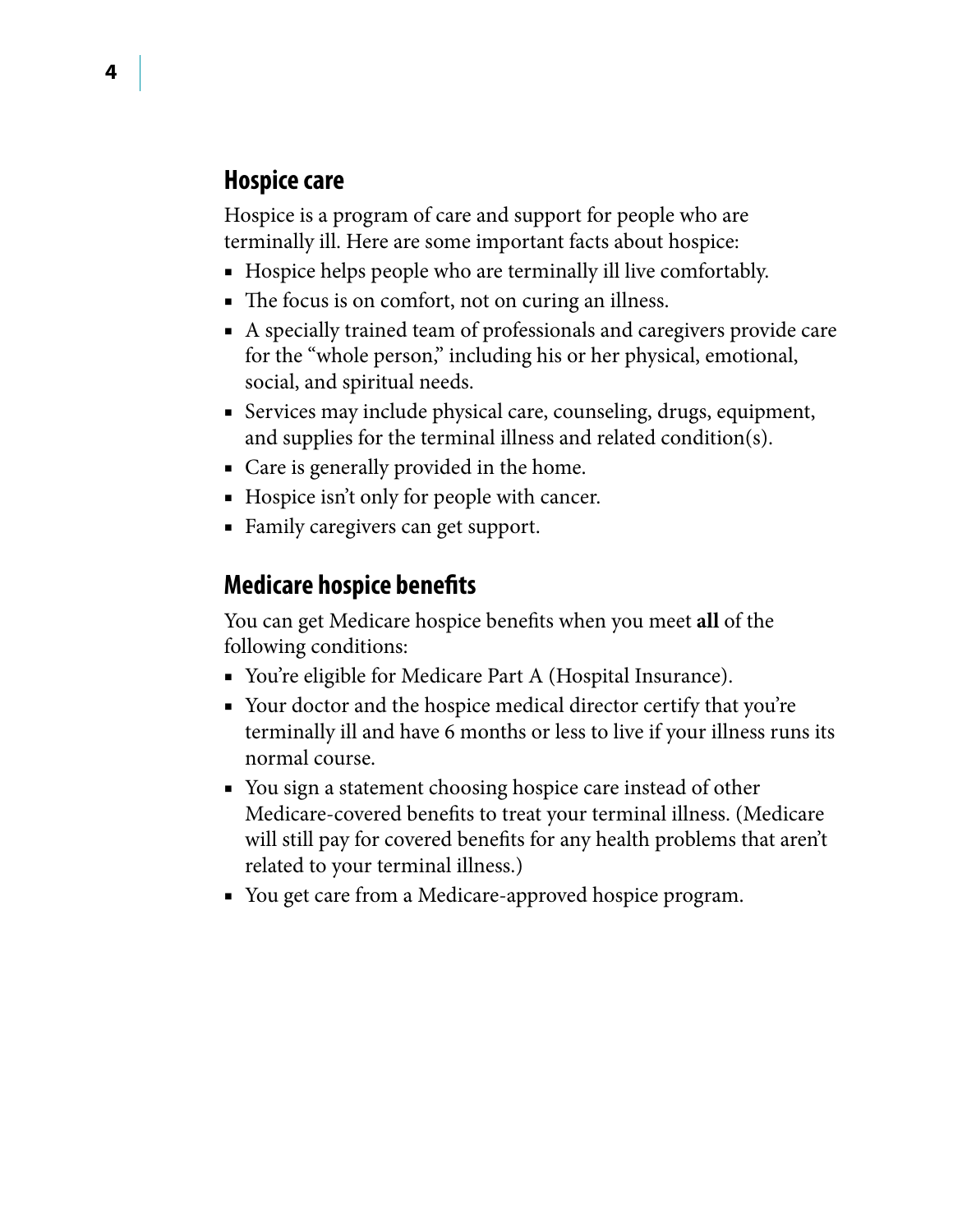#### <span id="page-4-0"></span>**How hospice works**

Your doctor and the hospice team will work with you and your family to set up a plan of care that meets your needs. Your plan of care includes hospice services that Medicare covers. For more specific information on a hospice plan of care, call your state or national hospice organization (se[e pages 12](#page-11-1) and [14–15\)](#page-13-1).

If you qualify for hospice care, you will have a specially trained team and support staff available to help you and your family cope with your illness.

You and your family members are the most important part of the team. Your team may also include some or all of the following people:

- Doctors
- Nurses
- Counselors
- Social workers
- Physical and occupational therapists
- Speech-language pathologists
- Hospice aides
- Homemakers
- Volunteers

In addition, a hospice nurse and doctor are on-call 24 hours a day, 7 days a week to give you and your family support and care when you need it.

A hospice doctor is part of your medical team. Your regular doctor or a nurse practitioner can also be part of this team as the attending medical professional to supervise your care. However, only your regular doctor **(not a nurse practitioner that you've chosen to serve as your attending medical professional)** and the hospice medical director can certify that you're terminally ill and have 6 months or less to live.

The hospice benefit allows you and your family to stay together in the comfort of your home unless you need care in an inpatient facility. If the hospice team determines that you need inpatient care, the hospice team will make the arrangements for your stay.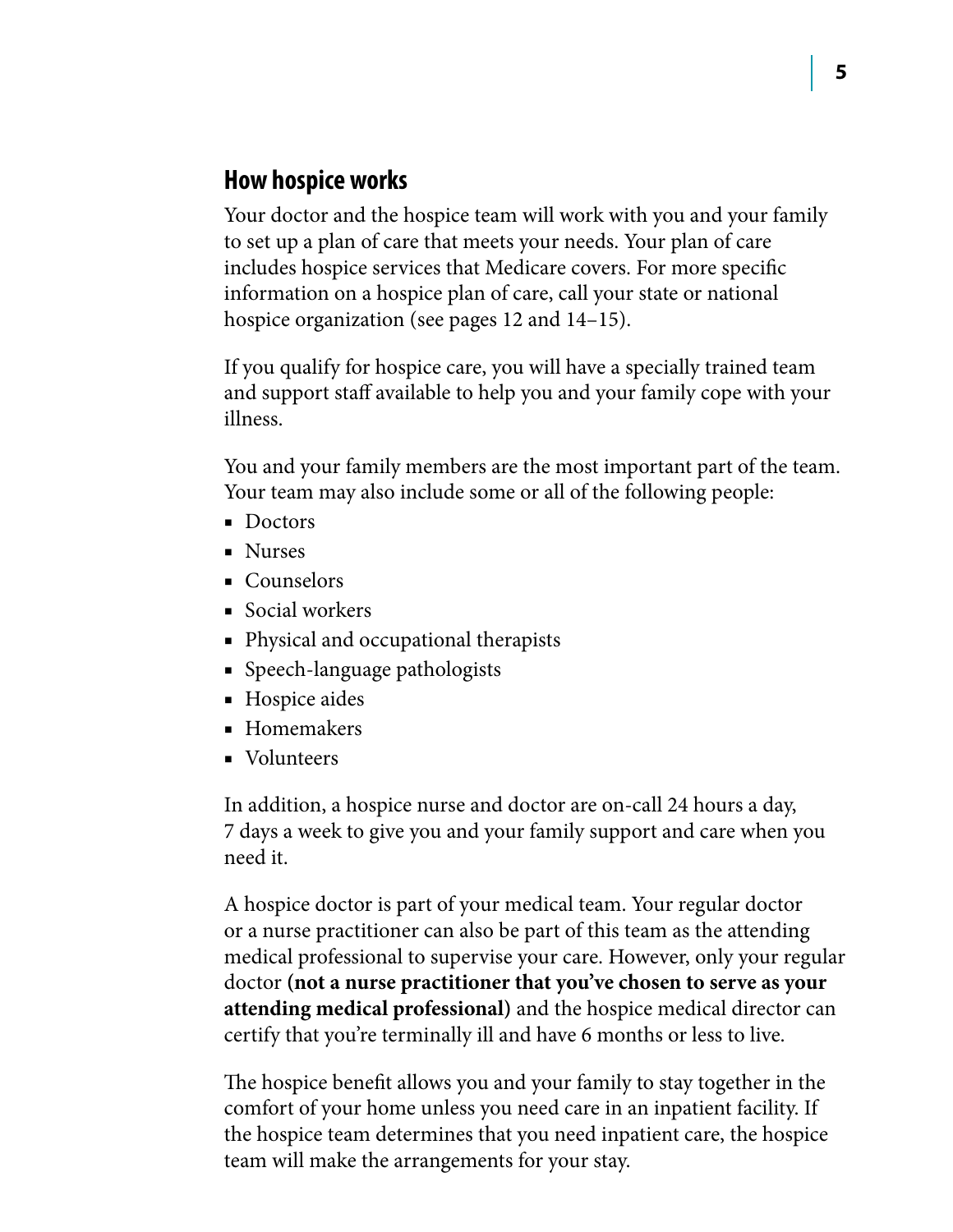### <span id="page-5-0"></span>**What Medicare covers**

You can get a one-time only hospice consultation with a hospice medical director or hospice doctor to discuss your care options and pain and symptoms management. You don't need to choose hospice care to take advantage of this consultation service.

Medicare will cover the hospice care you get for your terminal illness, but the care you get must be from a Medicare-approved hospice program.

**Important:** Medicare will still pay for covered benefits for any health problems that aren't related to your terminal illness, such as care for an injury.

Medicare covers the following hospice services when they're needed to care for your terminal illness and related condition(s):

- Doctor services
- Nursing care
- Medical equipment (such as wheelchairs or walkers)
- Medical supplies (such as bandages and catheters)
- Drugs for symptom control or pain relief (may need to pay a small [copayment](#page-12-1))
- Hospice aide and homemaker services
- Physical and occupational therapy
- Speech-language pathology services
- Social worker services
- Dietary counseling
- Grief and loss counseling for you and your family
- Short-term inpatient care (for pain and symptom management)
- Short-term [respite care](#page-12-2) (may need to pay a small copayment)
- Any other Medicare-covered services needed to manage your pain and other symptoms related to your terminal illness, as recommended by your hospice team

### **Respite care**

Words in blue are defined on page 13.

You can get inpatient respite care in a Medicare-approved facility (such as a hospice inpatient facility, hospital, or nursing home) if your usual caregiver (such as a family member) needs a rest. You can stay up to 5 days each time you get respite care. You can get respite care more than once, but it can only be provided on an occasional basis.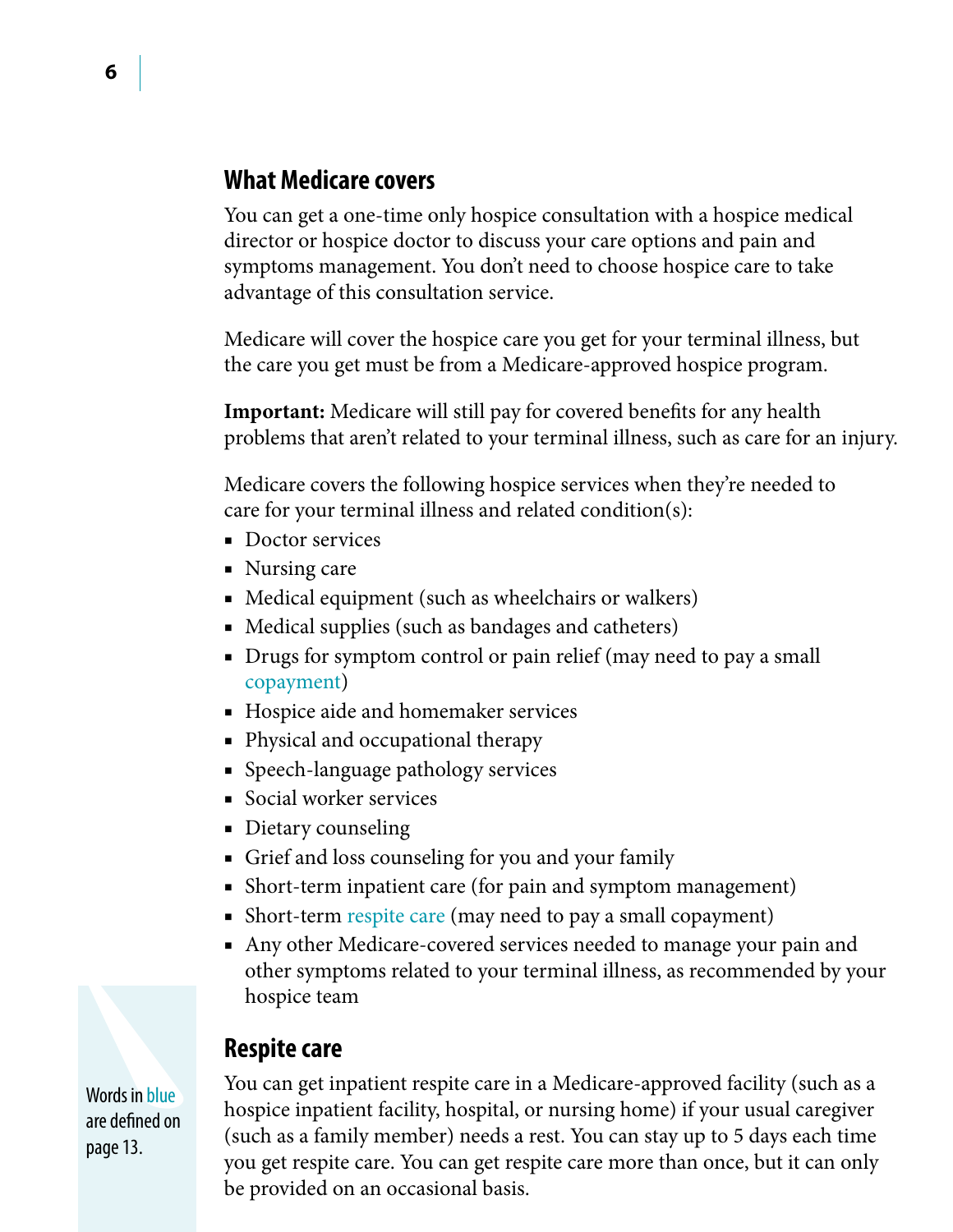### <span id="page-6-0"></span>**What Medicare won't cover**

When you choose hospice care, you've decided that you no longer want care to cure your terminal illness and/or your doctor has determined that efforts to cure your illness aren't working. Medicare won't cover any of the following once you choose hospice care:

- **Treatment intended to cure your terminal illness** Talk with your doctor if you're thinking about getting treatment to cure your illness. As a hospice patient, you always have the right to stop hospice care at any time.
- **Prescription drugs to cure your illness (rather than for symptom control or pain relief)**
- **Care from any hospice provider that wasn't set up by the hospice medical team**

You must get hospice care from the hospice provider you chose. All care that you get for your terminal illness must be given by or arranged by the hospice team. You can't get the same type of hospice care from a different provider, unless you change your hospice provider. However, you can still see your regular doctor if you've chosen him or her to be the attending medical professional who helps supervise your hospice care.

#### ■ **Room and board**

Medicare doesn't cover room and board if you get hospice care in your home or if you live in a nursing home or a hospice inpatient facility. However, if the hospice team determines that you need short-term inpatient or [respite care](#page-12-2) services that they arrange, Medicare will cover your stay in the facility. You may have to pay a small [copayment](#page-12-1) for the respite stay.

■ **Care in an emergency room, inpatient facility care, or ambulance transportation, unless it's either arranged by your hospice team or is unrelated to your terminal illness** 

**Note:** Contact your hospice team **before** you get any of these services or you might have to pay the entire cost.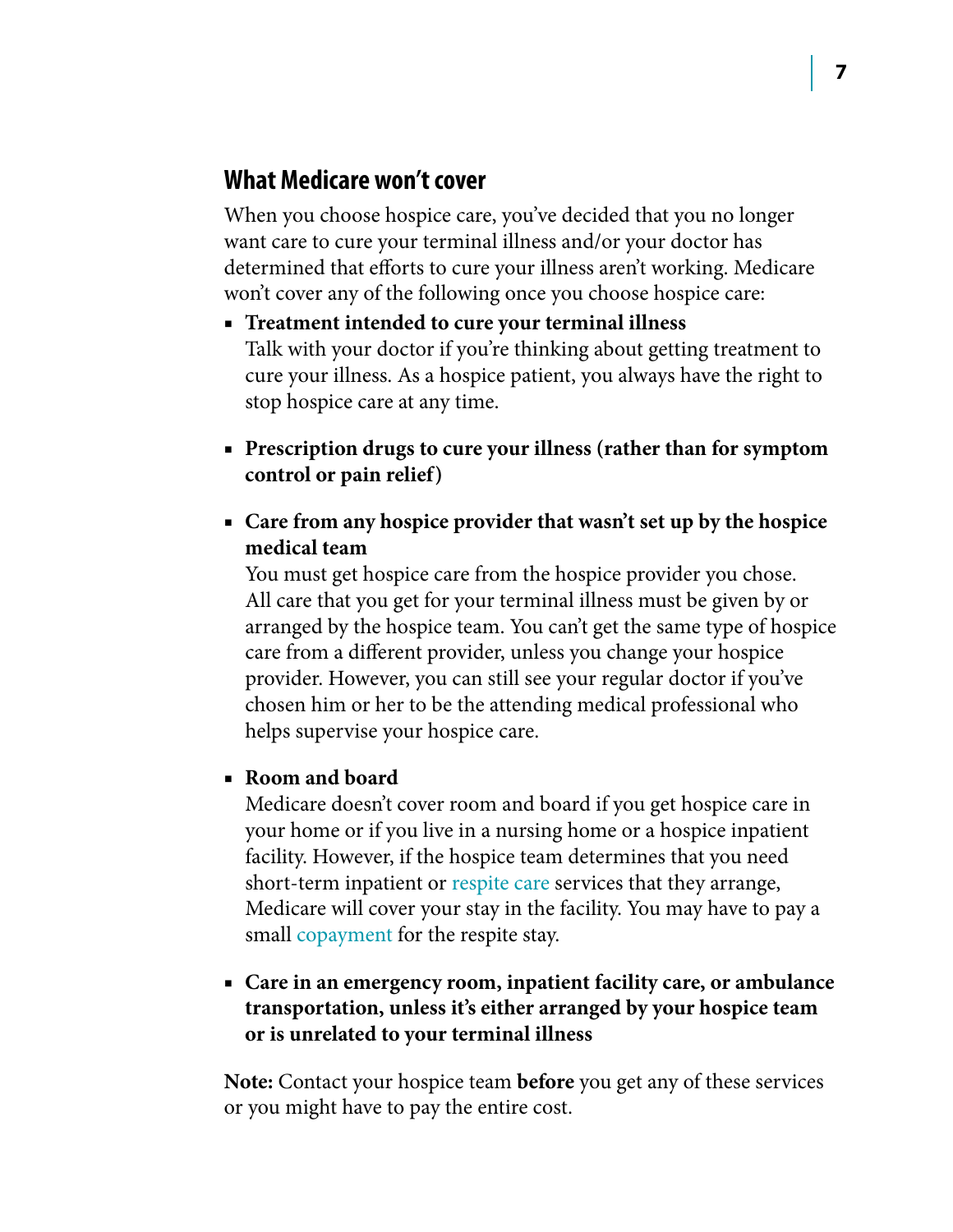### <span id="page-7-0"></span>**What you pay for hospice care**

Medicare pays the hospice provider for your hospice care. There is no [deductible.](#page-12-3) You will have to pay the following:

- **No more than \$5 for each prescription drug and other similar products for pain relief and symptom control.**
- **5% of the Medicare-approved amount for inpatient respite care.** For example, if Medicare pays \$100 per day for inpatient respite care, you will pay \$5 per day. The amount you pay for respite care can change each year.

# **Hospice care if you're in a Medicare Advantage Plan or other Medicare health plan**

All Medicare-covered services you get while in hospice care are covered under [Original Medicare](#page-12-4), even if you're in a Medicare Advantage Plan (like an HMO or PPO) or other [Medicare health plan](#page-12-5). That includes any Medicare-covered services for conditions unrelated to your terminal illness or provided by your attending doctor. A Medicare Advantage Plan is a type of Medicare health plan offered by a private company that contracts with Medicare to provide you with all your Medicare Part A and Part B benefits. However, if your plan covers extra services not covered by Original Medicare (like dental and vision benefits), your plan will continue to cover these extra services.

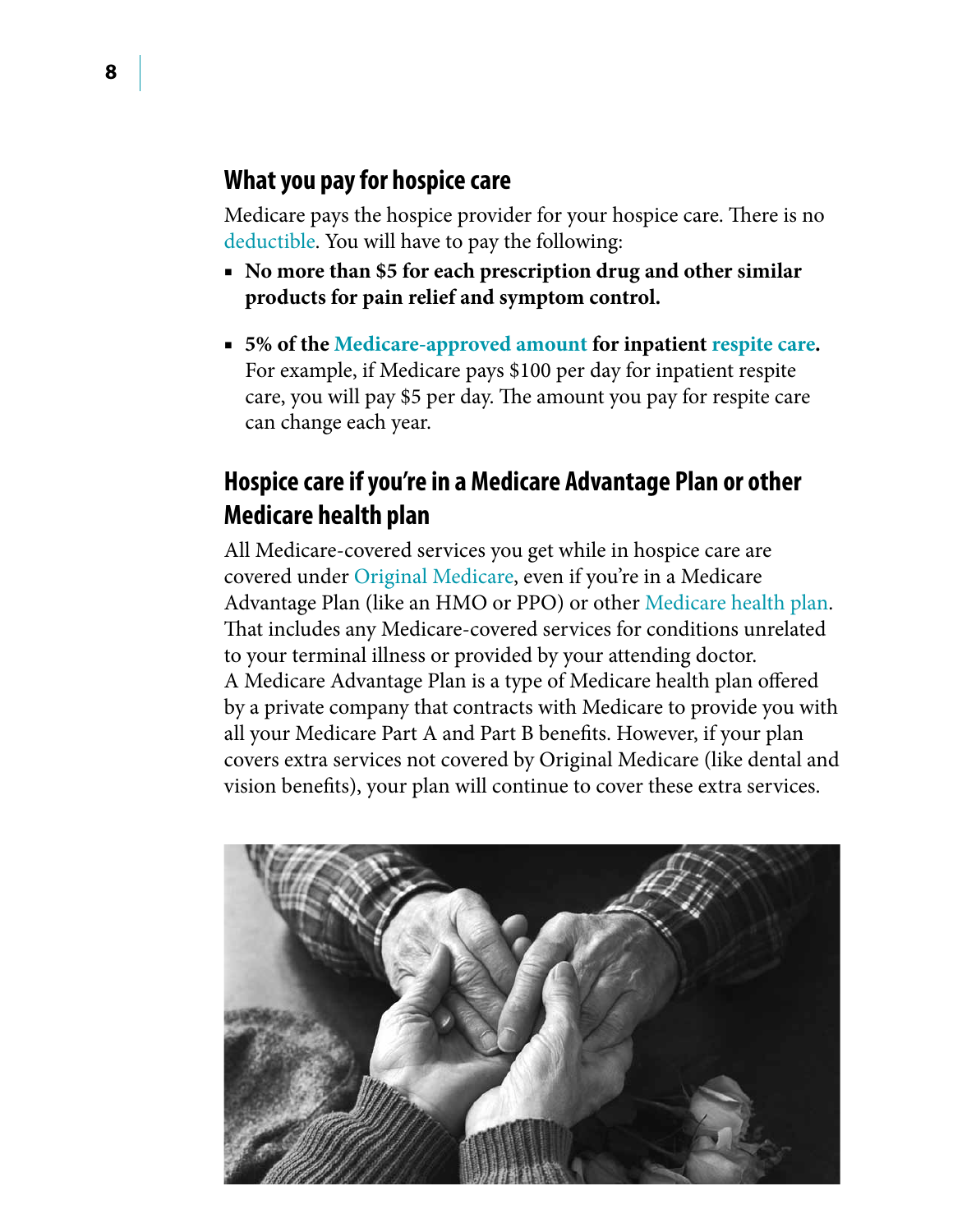### <span id="page-8-0"></span>**Care for a condition other than your terminal illness**

You should continue to use [Original Medicare](#page-12-4) to get care for any health care needs that aren't related to your terminal illness. You may be able to get this care from the hospice team doctor or your own doctor. The hospice team determines whether any other medical care you need is or isn't related to your terminal illness so it won't affect your care under the hospice benefit.

You must pay the [deductible](#page-12-3) and [coinsurance](#page-12-6) amounts for all Medicare-covered services. You must also continue to pay Medicare premiums, if necessary.

For more information about Original Medicare, Medicare Advantage Plans, and other [Medicare health plans,](#page-12-5) look in your copy of the "Medicare & You" handbook, which is mailed to every Medicare household in the fall. If you don't have the "Medicare & You" handbook, you can view or print it by visiting [www.medicare.gov/publications.](www.medicare.gov/publications)

# **Information about Medicare Supplement Insurance (Medigap) policies**

If you have Original Medicare, you might have a [Medigap policy.](#page-12-7) Your Medigap policy covers your hospice costs for drugs and respite care, and still helps cover health care costs for problems that aren't related to your terminal illness. Call your Medigap insurance company for more information.

To get more information about Medigap policies, visit <www.medicare.gov/publications>to view or print the booklet "Choosing a Medigap Policy: A Guide to Health Insurance for People with Medicare." You can also call 1-800-MEDICARE (1-800-633-4227). TTY users should call 1-877-486-2048.

Words in blue are defined on page 13.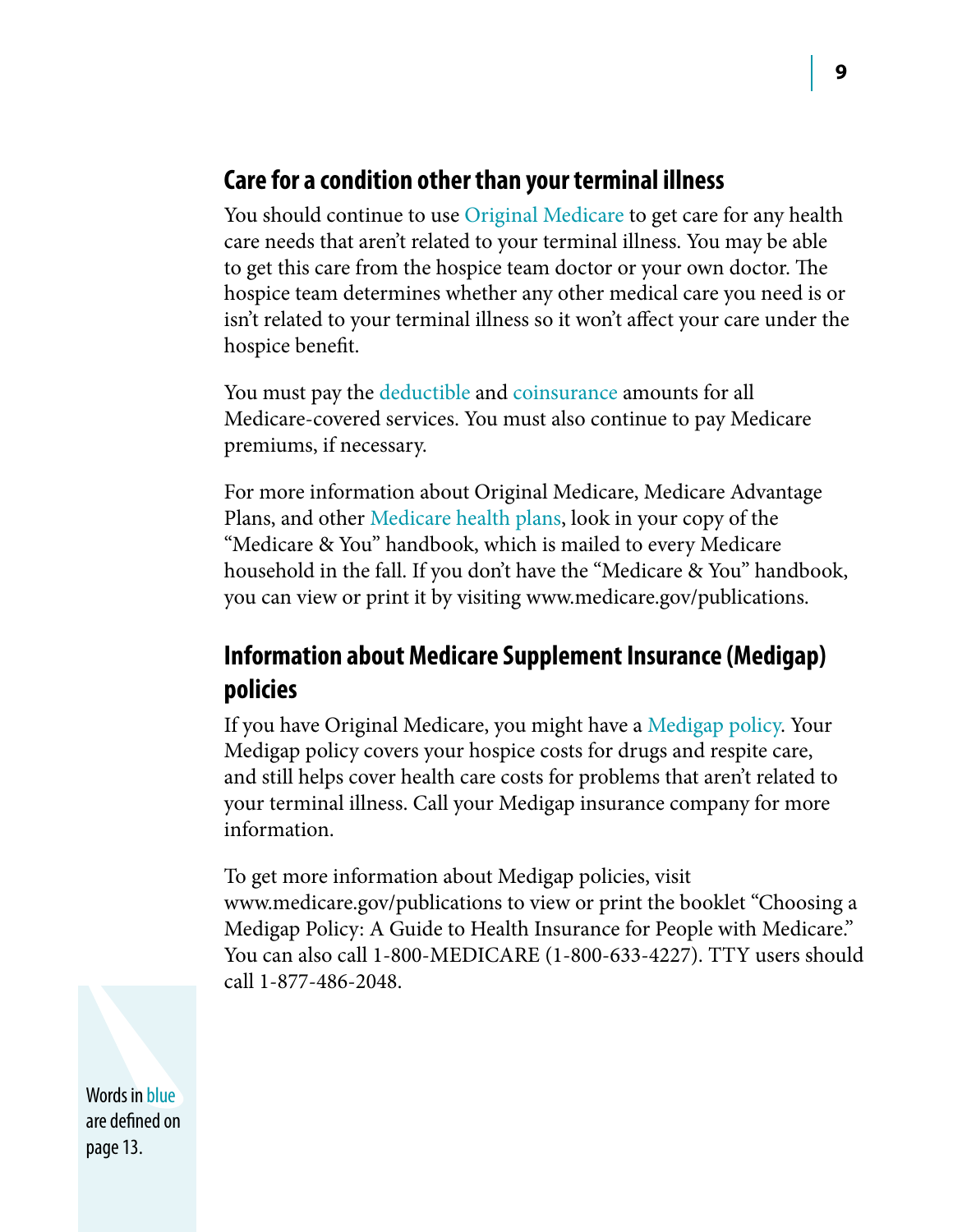#### <span id="page-9-0"></span>**How long you can get hospice care**

Hospice care is intended for people with 6 months or less to live if the disease runs its normal course. If you live longer than 6 months, you can still get hospice care, as long as the hospice medical director or other hospice doctor recertifies that you're terminally ill.

**Important:** Hospice care is given in benefit periods. You can get hospice care for two 90-day periods followed by an unlimited number of 60-day periods. At the start of each period, the hospice medical director or other hospice doctor must recertify that you're terminally ill, so you can continue to get hospice care. A benefit period starts the day you begin to get hospice care and it ends when your 90-day or 60-day period ends.

#### **Stopping hospice care**

If your health improves or your illness goes into remission, you no longer need hospice care. Also, you always have the right to stop hospice care at any time for any reason. If you stop your hospice care, you will get the type of Medicare coverage you had before you chose a hospice program (such as treatment to cure the terminal illness). If you're eligible, you can go back to hospice care at any time.

**Example:** Mrs. Jones has terminal cancer and got hospice care for two 90-day benefit periods. Her cancer went into remission. At the start of her 60-day period, Mrs. Jones and her doctor decided that, due to her remission, she wouldn't need to return to hospice care at that time. Mrs. Jones' doctor told her that if she becomes eligible for hospice services in the future, she may be recertified and can return to hospice care.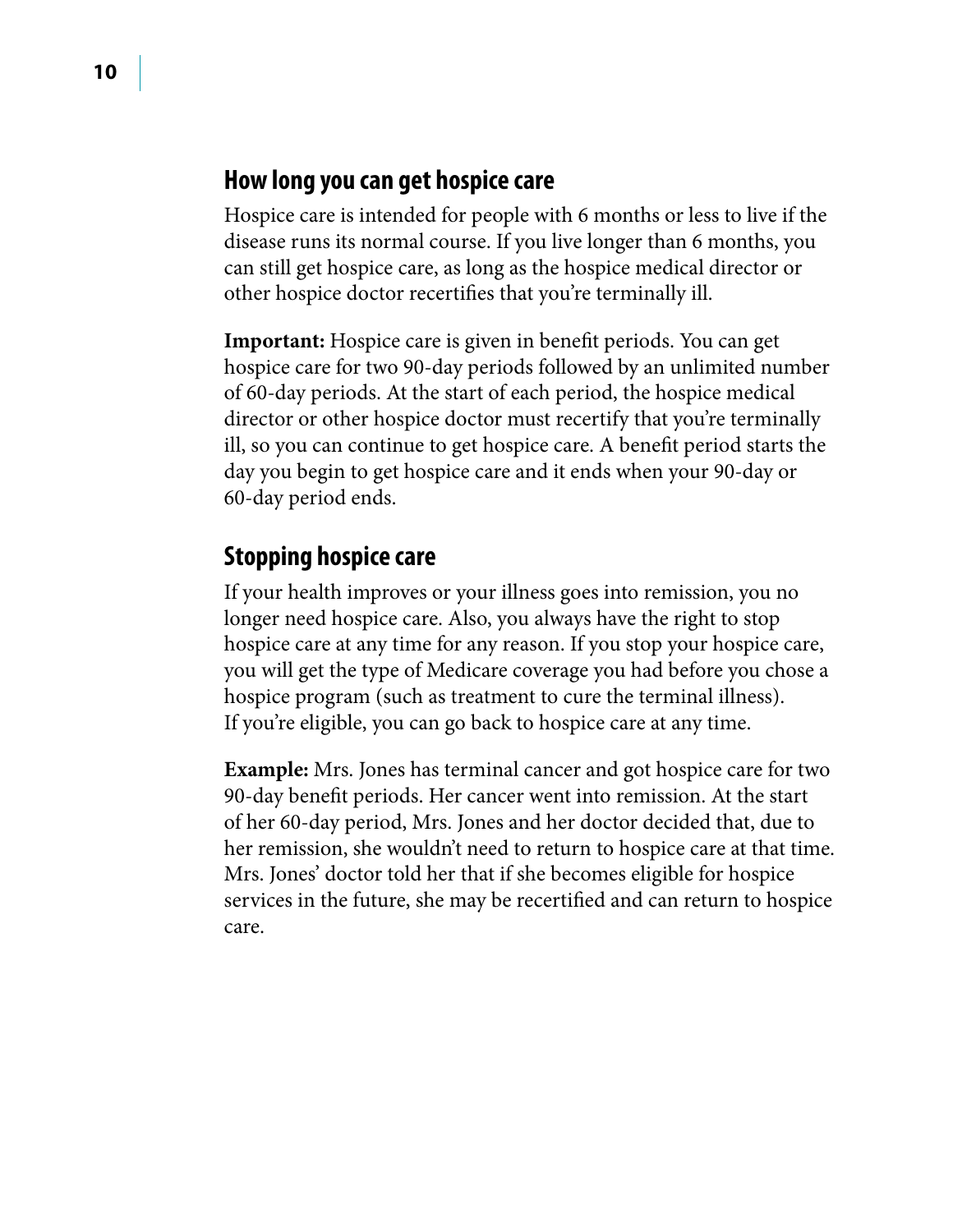# <span id="page-10-0"></span>**Your Medicare rights**

As a person with Medicare, you have certain guaranteed rights. If your hospice program or doctor believes that you're no longer eligible for hospice care because your condition has improved and you don't agree, you have the right to ask for a review of your case. Your hospice should give you a notice that explains your right to an expedited (fast) review by an independent reviewer hired by Medicare, called a [Quality Improvement Organization \(QIO\)](#page-12-8). If you don't get this notice, ask for one.

**Note:** If you pay out-of-pocket for an item or service your doctor ordered, but the hospice refuses to give you, you can file a claim with Medicare. If your claim is denied, you can file an appeal.

For more information about your Medicare rights, visit <www.medicare.gov/publications>to view or print the booklet "Medicare Appeals." You can also call 1-800-MEDICARE (1-800-633-4227). TTY users should call 1-877-486-2048.

If you have a complaint about the hospice that is providing your care, contact your State Survey Agency. Visit <www.medicare.gov/ombudsman/resources.asp>and select "Filing a Complaint or Grievance" to find the number of your State Survey Agency. You can also call 1-800-MEDICARE.

# **Changing your hospice provider**

You have the right to change providers only once during each benefit period. You can get hospice care for two 90-day periods followed by an unlimited number of 60-day periods.

# **Finding a hospice program**

To find a hospice program, talk to your doctor, or call your state hospice organization. See [pages 14–15](#page-13-1) for the phone number in your area. The hospice program you choose must be Medicare-approved to get Medicare payment. To find out if a certain hospice program is Medicare-approved, ask your doctor, the hospice program, your state hospice organization, or your state health department.

Words in blue are defined on page 13.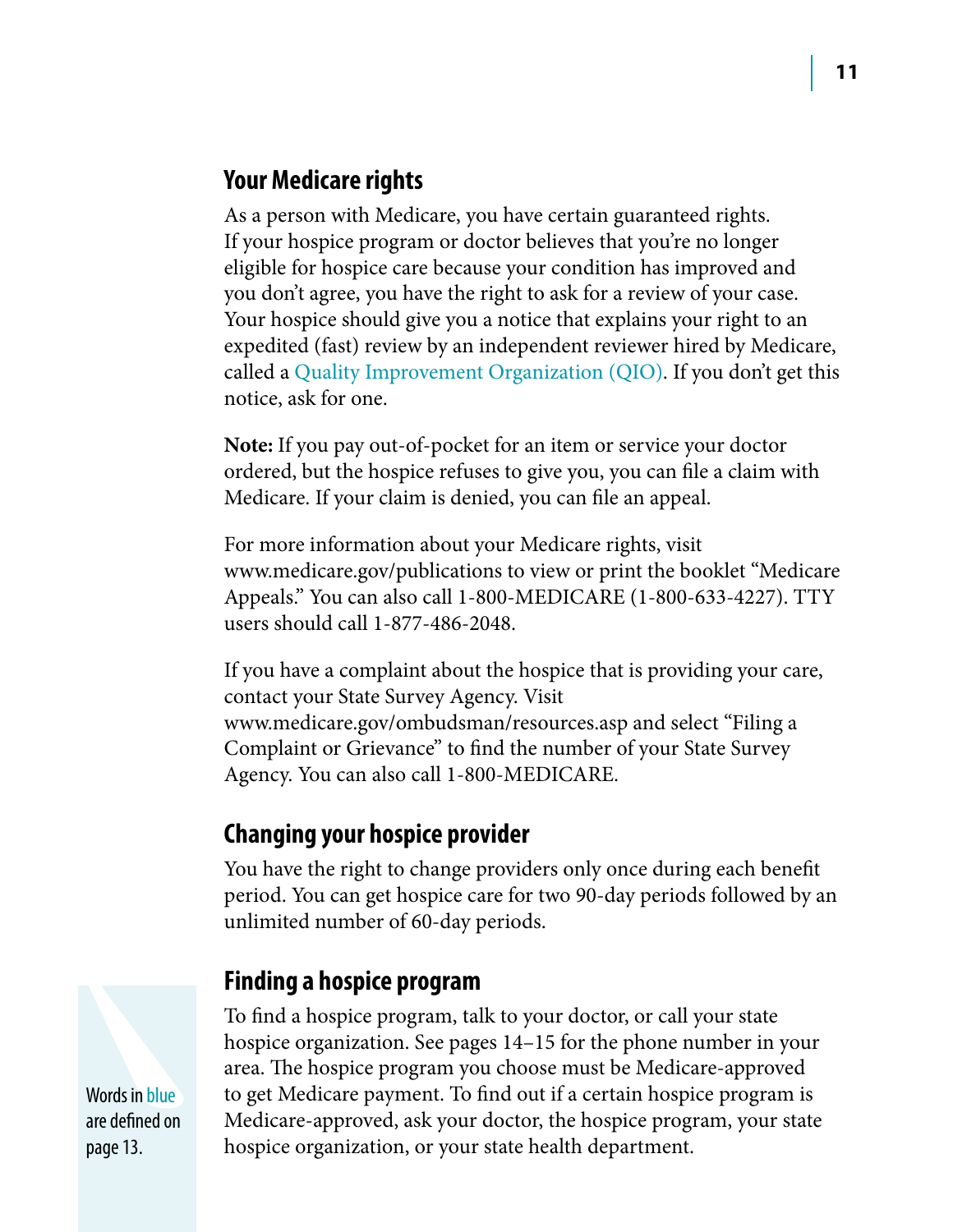# <span id="page-11-1"></span>**For more information**

<span id="page-11-0"></span>

1. Call National Hospice Associations, or visit their websites.

# **National Hospice & Palliative Care Organization (NHPCO)**

1731 King Street Suite 100 Alexandria, Virginia 22314 1-800-658-8898

<www.nhpco.org>

**Hospice Association of America** 228 7th Street, SE Washington, DC 20003 1-202-546-4759

<www.nahc.org/haa>

- 2. Visit [www.medicare.gov.](www.medicare.gov)
- 3. Call 1-800-MEDICARE (1-800-633-4227). TTY users should call 1-877-486-2048.

**Note:** At the time of printing, these phone numbers and websites were correct. This information sometimes changes. To get the most updated phone numbers and websites, visit <www.medicare.gov/contacts>, or call 1-800-MEDICARE.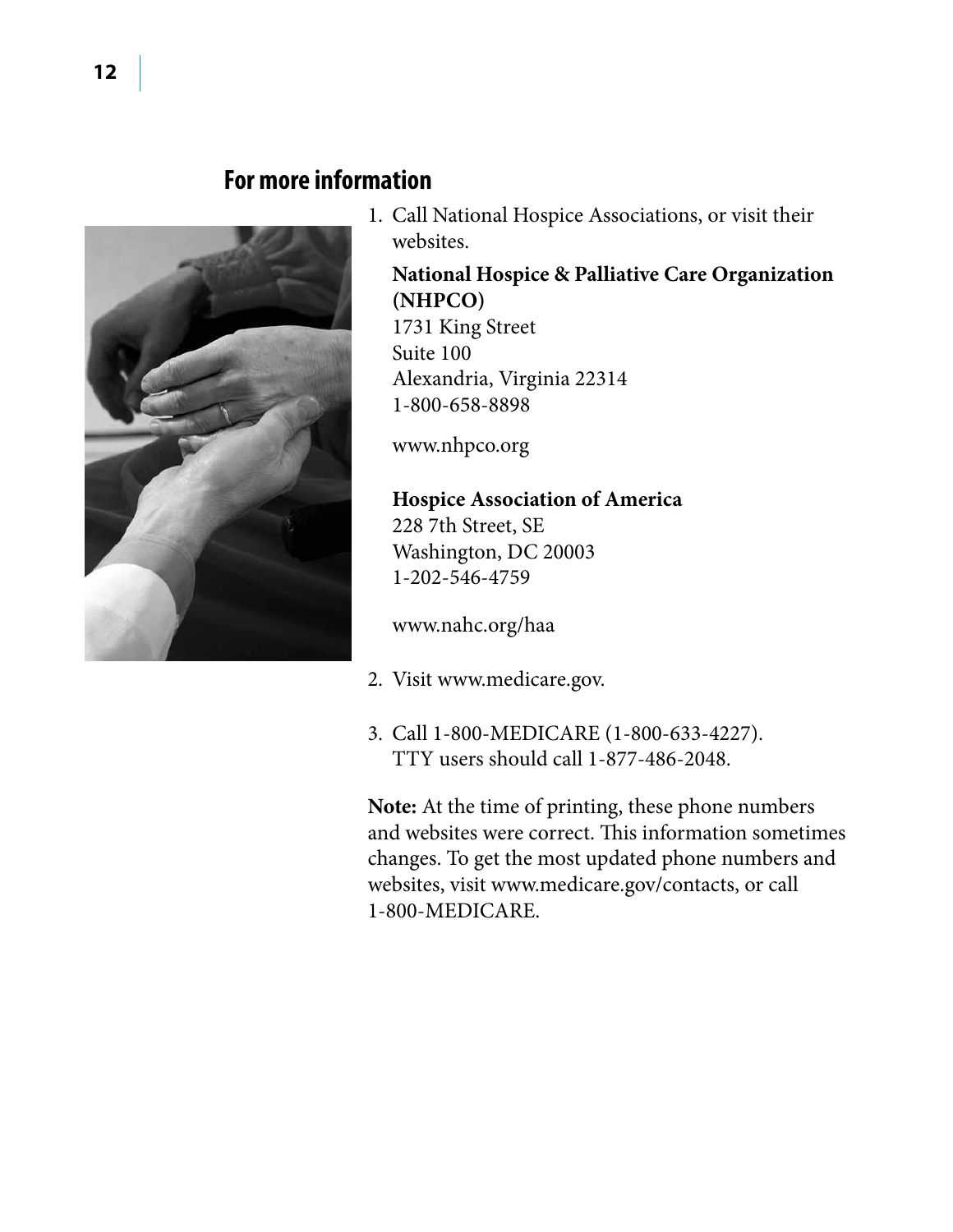#### <span id="page-12-0"></span>**Definitions**

<span id="page-12-6"></span>**Coinsurance**—An amount you may be required to pay as your share of the cost for services after you pay any deductibles. Coinsurance is usually a percentage (for example, 20%).

<span id="page-12-1"></span>**Copayment**—An amount you may be required to pay as your share of the cost for a medical service or supply, like a doctor's visit, hospital outpatient visit, or prescription. A copayment is usually a set amount, rather than a percentage. For example, you might pay \$10 or \$20 for a doctor's visit or prescription.

<span id="page-12-3"></span>**Deductible**—The amount you must pay for health care or prescriptions, before Original Medicare, your prescription drug plan, or your other insurance begins to pay.

**Medicare‑approved amount**—In Original Medicare, this is the amount a doctor or supplier that accepts assignment can be paid. It may be less than the actual amount a doctor or supplier charges. Medicare pays part of this amount and you're responsible for the difference.

<span id="page-12-5"></span>**Medicare health plan**—A plan offered by a private company that contracts with Medicare to provide Part A and Part B benefits to people with Medicare who enroll in the plan. Medicare health plans include all Medicare Advantage Plans, Medicare Cost Plans, Programs of All-inclusive Care for the Elderly (PACE) and in some cases, plans available under Demonstration/Pilot Programs.

<span id="page-12-7"></span>**Medigap policy**—Medicare Supplement Insurance sold by private insurance companies to fill "gaps" in Original Medicare coverage.

<span id="page-12-4"></span>**Original Medicare**—Original Medicare is fee-for-service coverage under which the government pays your health care providers directly for your Part A and/or Part B benefits.

<span id="page-12-8"></span>**Quality Improvement Organization (QIO)**—A group of practicing doctors and other health care experts paid by the federal government to check and improve the care given to people with Medicare.

<span id="page-12-2"></span>**Respite care**—Temporary care provided in a nursing home, hospice inpatient facility, or hospital so that a family member or friend who is the patient's caregiver can rest or take some time off.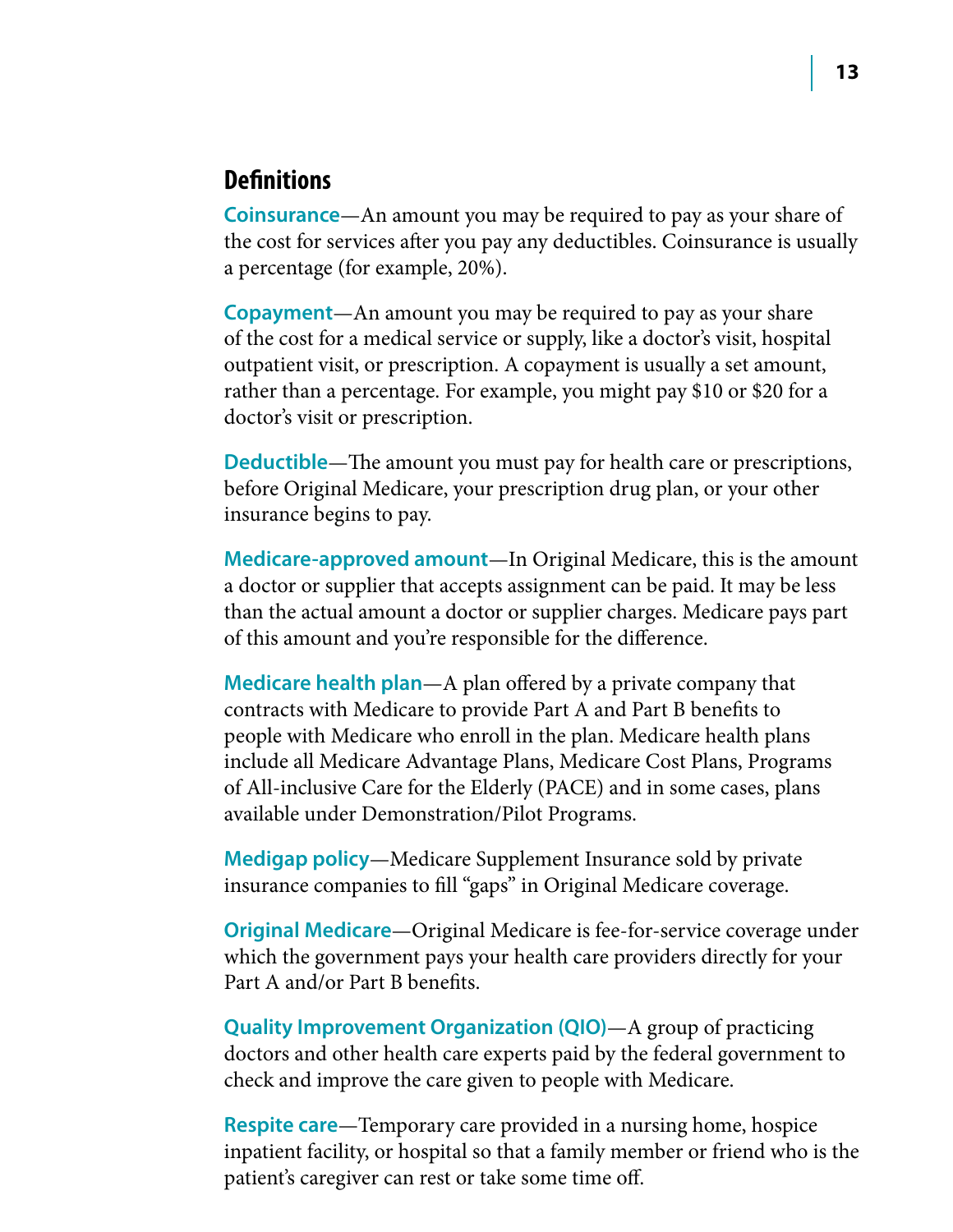# <span id="page-13-1"></span><span id="page-13-0"></span>**State Hospice Organizations**

This page has been intentionally left blank. The printed version contains phone number information. For the most recent phone number information, please visit [www.medicare.gov/contacts/home.asp.](www.medicare.gov/contacts/home.asp) Thank you.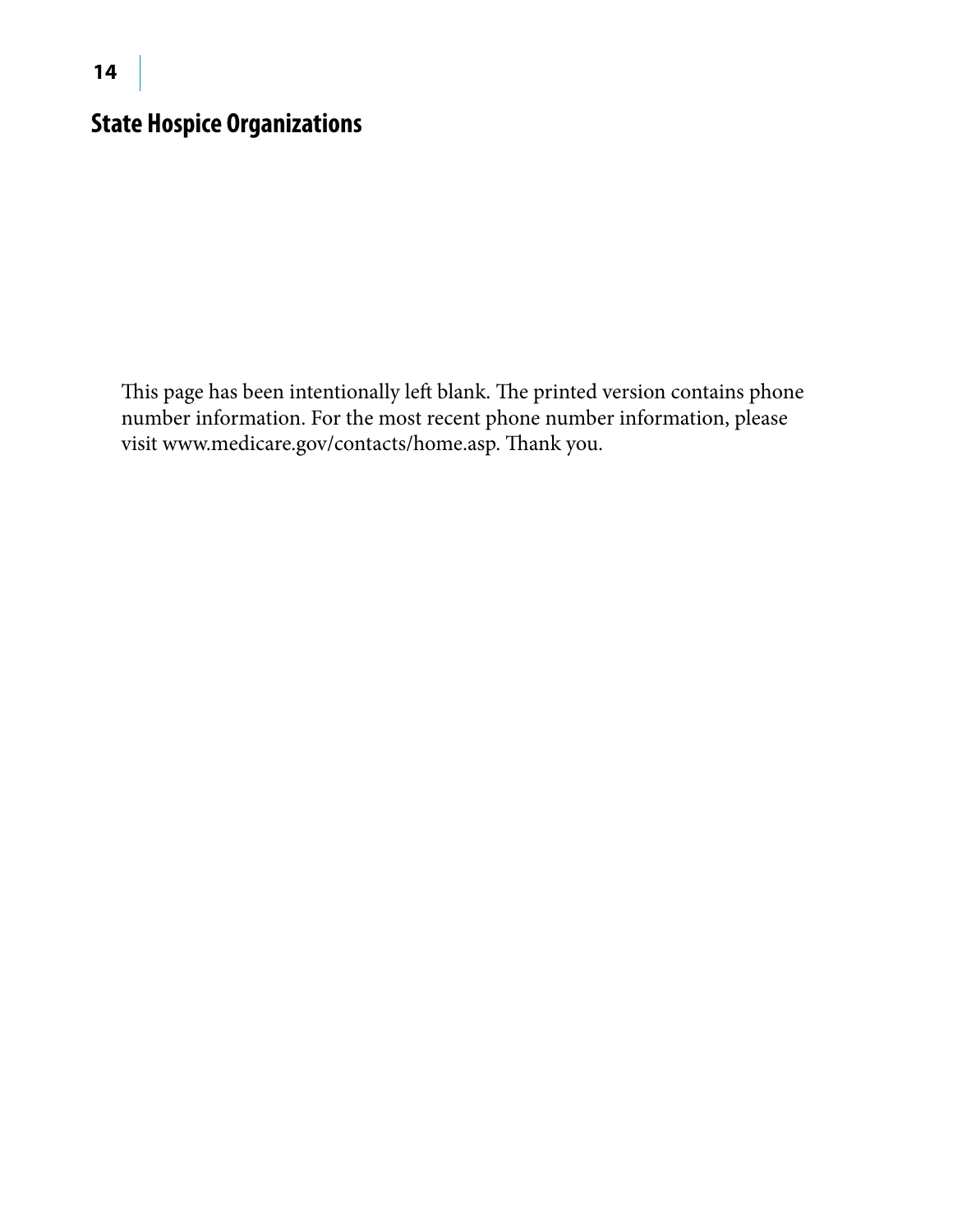# **State Hospice Organizations (continued)**

This page has been intentionally left blank. The printed version contains phone number information. For the most recent phone number information, please visit [www.medicare.gov/contacts/home.asp.](www.medicare.gov/contacts/home.asp) Thank you.